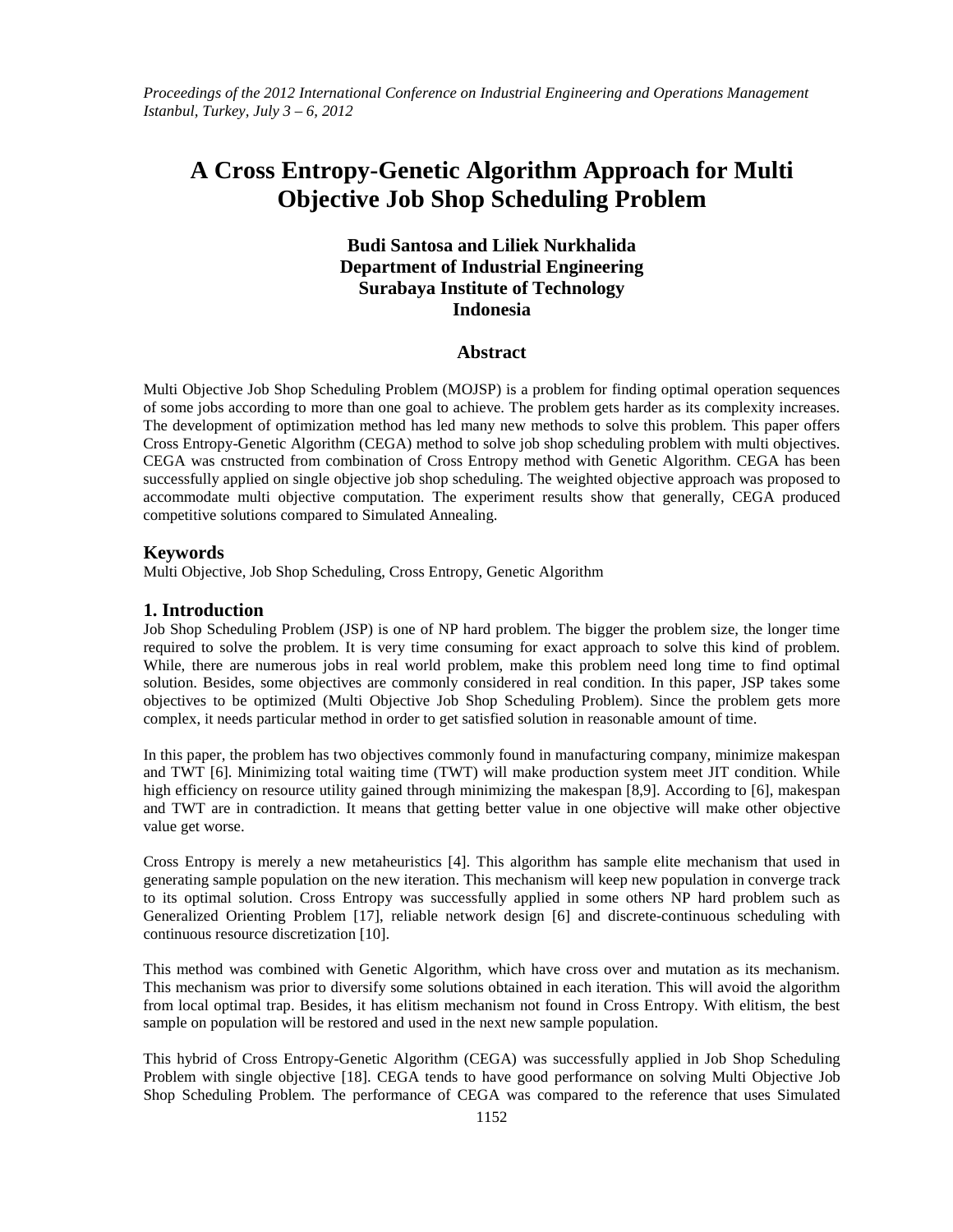Annealing as its solving method [6]. This comparative reference was chosen because it uses the same objectives as used in this paper, that is minimize makespan and Total Weighted Tardiness.

# **2. Problem Description**

# **2.1 Job Shop Scheduling Problem**

Scheduling problem usually becomes main aspect on economic point of view. Job shop scheduling was one of those problems which founded in production floor environment. This kind of problem known as difficult problem because has many constraints. It is difficult because of complexity structure of unit produced and so, makes many variation of production flow [10]. There are mono objective and multi objectives mode on its case. Job Shop Scheduling Problem was described on some points below [19]:

- The problem consists of *n* jobs and each job has some *o* operations.
- There are *m* machines, each of them can only operate one operation in a time.
- Each operation will be proceeding on certain machine and certain operation time.
- No breakdown, lost material, etc. that will stop production process.
- The Job Shop Scheduling Problem goal is to get effective production scheduling, that minimize completion time of all jobs.

There are some objectives often used in Multi Objective Job Shop Scheduling Problem such as minimize makespan, minimize machine workload, minimize total machine workload, minimize total weighted tardiness, minimize tardiness, minimize cost, minimize total weighted completion time.

#### **2.2 Cross Entropy**

Cross Entropy works based on information on the sample distribution [4]. This information helps the algorithm to capture the distribution of the good sample. The new sample generated based on this distribution. This distribution will be continually updated through each iteration until it finds the optimal solution. Cross Entropy has to complete two main steps on its algorithm, they are:

1. Generate sample randomly

2. Update its parameter based on data of the best sample (sample elite). So the next iteration will have a good sample produced base on this parameter.

#### **2.3 Genetic Algorithm**

Genetic Algorithm is one of the oldest algorithms known in metaheuristics [5]. This algorithm mechanism is inspired by biological reproduction process. On this algorithm, the initial sample population generated randomly. For each sample generation, there will be fitness value evaluation. The output of fitness evaluation is that the sample with the best fitness value will be chosen as sample parent. Two sample parent then processed in cross over and mutation mechanism. The spring samples obtained from this process are going to be listed in new population sample on the next iteration.

#### **2.4 Multi Objective Problem**

Utility function is a technique that can convert some objective function in multi objective problem into single one. It will mark the preference of an objective to the others with a weighted preference [14]. Hence, those objectives can be treated as single objective which is easier to solve. This research has two objectives with different unit, makespan with time unit and Total Weighted Tardiness with currency. Therefore, it needs advance treatment as well as objective function normalization. The formula used in this research based on equation (1) [11], is the one which can do both converting multi objective function into single one also unit normalization.

distance = 
$$
\sum_{\vec{i}} w_{\vec{i}} \left[ \frac{f_{\vec{i}}(x) - f_{\vec{i}}^*}{f_{\vec{i}} - f_{\vec{i}}^*} \right]
$$
 (1)

with  $w_i$  as ith objective's weight and,  $f_i$ + as the best value of *i*th objective solution and  $f_i$  as the worst value of *i*th objective solution.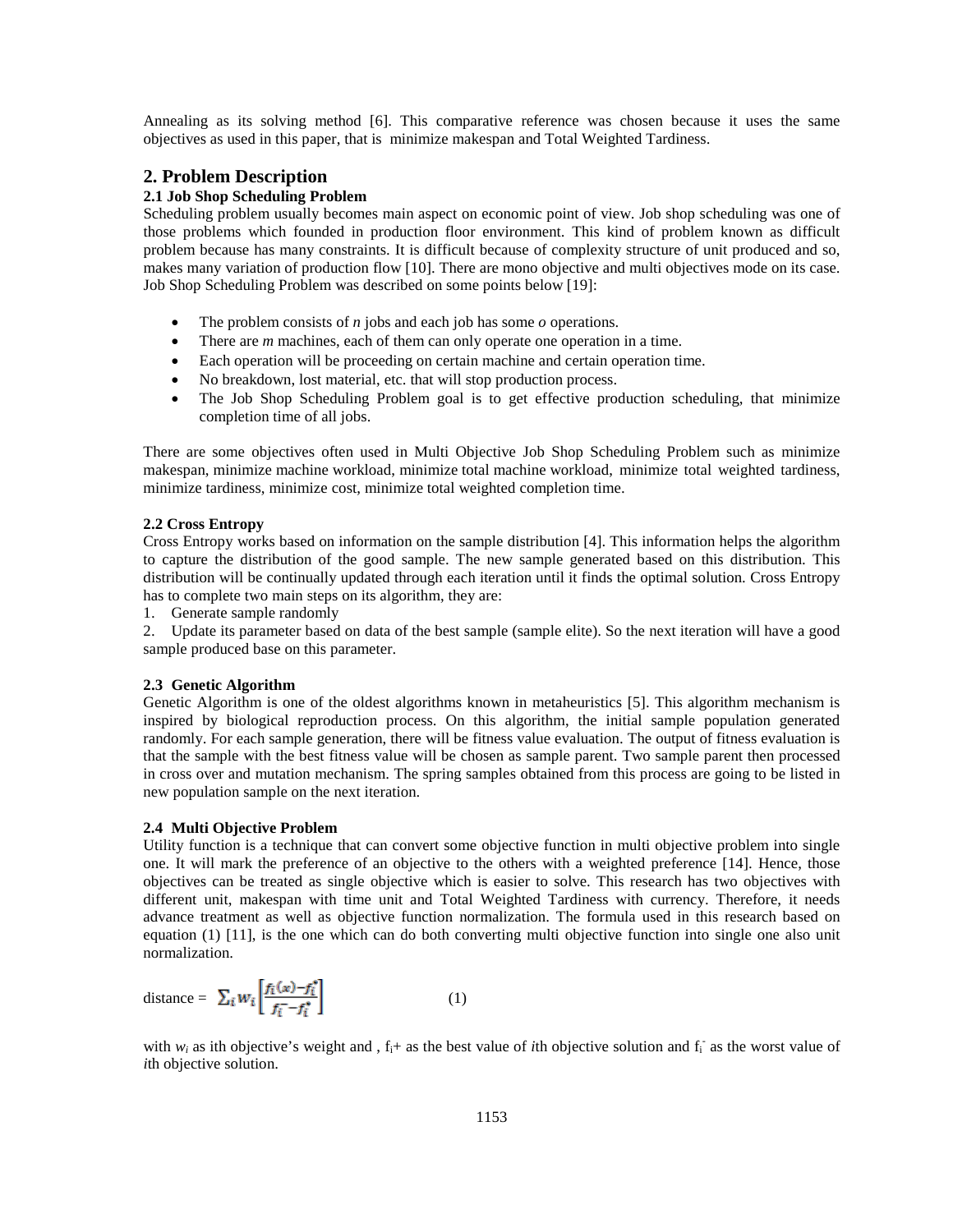#### **3. Proposed Algorithm**

CEGA to solve Multi Objective Job Shop Scheduling Problem can be explained through a simple example on some steps below:

#### **1. Initial ization**

Some parameters used are number of samples (N) = 6, number of operations in one sample (n) = 9, rho ( $\rho$ ) = 0.02, alpha ( $\alpha$ ) = 0.8, Initial crossover parameter (Pps) = 1, Stopping criteria ( $\beta$ ) = 0.001, Weighted of makespan (bMS) = 0.5, Weighted of Total Weighted Tardiness (bTWT) = 0.5.

A simple case to explan how the alorithm works is given. Three jobs with its due date and weighted can be seen in Table 1, including machine used to process and time duration for processing each operation.

| job | 1st operation<br>weight<br>due |    | notati  |          | 2nd operation |         | 3rd operation<br>notati |               | notat   |          |     |
|-----|--------------------------------|----|---------|----------|---------------|---------|-------------------------|---------------|---------|----------|-----|
|     | date                           | ed | machine | op. time | on            | machine | time<br>OD.             | <sub>on</sub> | machine | op. time | ion |
|     | רו                             |    |         |          |               |         |                         |               |         |          |     |
|     | 15                             |    |         |          |               |         |                         |               |         |          | O   |
|     |                                |    |         |          |               |         |                         |               |         |          |     |

Table 1. Data of 3 *Jobs*-3 Operations-3 Machines Problem

#### **2. Generating samples**

The sample is sequence notation form that shows priority of each operation. The notation represents the identity of the number, which contains information about its particular operations and job, according to Table 1. For example, number 4 according to Table 1, represents 1st operation of job 2, while number 8 represent 2nd operation of job 3. N samples are generated randomly. For instances, we generated 6 samples as follows:

X1 : 4-5-7-6-1-2-3-8-9, X2 : 4-7-3-9-8-1-5-6-2, X3 : 1-9-7-8-4-6-5-2-3, X4 : 4-5-6-1-7-8-9-2-3 X5 : 6-3-7-8-5-1-2-4-9, X6 : 5-7-8-3-6-1-2-4-9

#### **3. Get objective value for all samples**

For instance, to get objective value of a sample, we use 1st sample (sample X1).

1. The first number in notation sequence of sample X1 is 4. Then we check on Table 1, which machine is needed to process the operation. This information is important to check the position of the operation through others operation. Also check the position on Gantt chart:

a) If the operation has neither predecessor operation  $(P_0)$  nor earlier operation  $(E_0)$ , then start time of this operation should be 0.  $(P_0$  was indicate by smaller number in its job row on Table 1 and Eo was indicate by operation exist in front of it in Gantt chart on the same machine)

b) If there is  $E_0$  but no  $P_0$  of the operation, then the operation start time is equal to finish time of  $E_0$ 

c) If there is  $P_0$  but no  $E_0$  of the operation, then the operation start time is equal to finish time of  $P_0$ 

d) If there are both  $E_0$  and  $P_0$ , then the operation start time is equal to the longer finish time of  $E_0$  or  $P_{\alpha}$ .

Since operation 4 has no smaller number in row job 2 and also the Gantt chart still blank (no  $P_0$  and  $E_0$ ), so it satisfied point (a) and should be placed in row "machine 1" on Gantt chart and fill some column equal to its operation time.



Figure 1. First Step of Operation Scheduling of Sample X1 Figure 2. Second Step of Operation Scheduling of Sample X1

2. The next priority operation on sample X1 is operation notated by number 5. This operation has 4 as Po but has no Eo in row "machine 2" of the last updated Gantt chart. Thus, it satisfied point (c) and has start time equal to finish time of operation 4. The operation will update the Gantt chart as seen on Figure 2.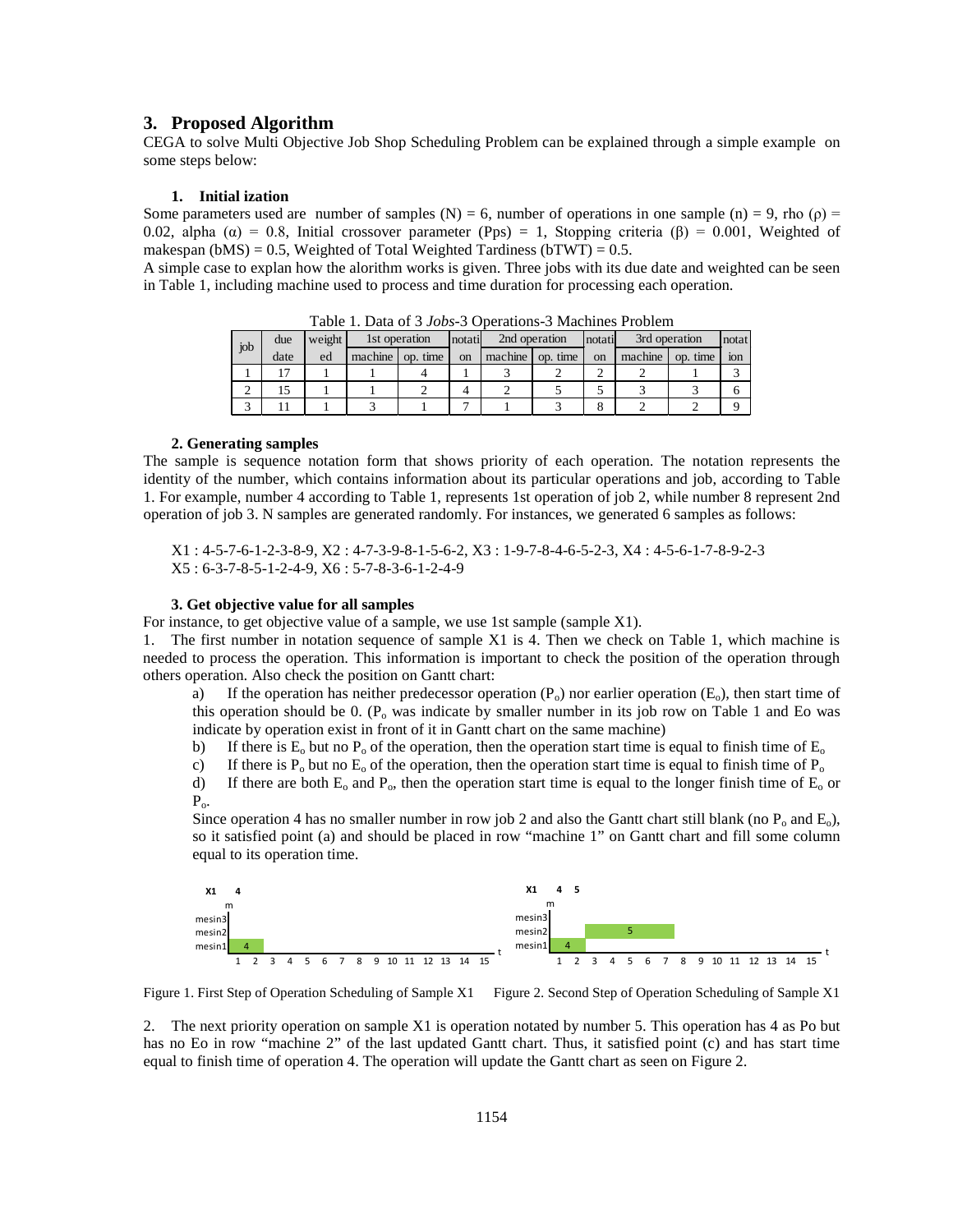3. Do the same procedure to the rest of operations. Noted that for operation which its Po have not yet scheduled in Gantt chart, then the operation can not be executed until its Po is scheduled. When finally all operations scheduled, the Gantt chart will be seen like Figure 3.



4. When the Gantt chart already complete, we can decide the makespan value. The value is equal to the latest operation finish time among all operations. For sample X1, the last operation scheduled is operation 9, and it is finish on 15. So the makespan of sample X1 is 15 time unit.

5. Next step is counting the Total Weighted Tardiness. Count on the lateness job due to its due date, multiply with its weighted to get weighted tardiness. Then sum all weighted tardiness of all jobs, that's so called Total Weighted Tardiness. For Sample X1, it has Total Weighted Tardiness  $= 4$  with detail for its counting as in Table 2.



|       | Table 2. Counting TWT of Sample X1 |                                             |
|-------|------------------------------------|---------------------------------------------|
|       |                                    | due date completion weighted total weighted |
| job 1 |                                    | $\max(0,(13-17)*1)$                         |
| iob   |                                    | $\frac{\text{max}(0.10 - 15)}{1}$           |

 $\begin{array}{|c|c|c|c|c|c|c|c|} \hline \text{job 3} & 11 & 15 & 1 \text{max}(0.015-11)^*1 \\ \hline \end{array}$ **TWT 4**

Figure 5. Determining Completion Time of Each Job

6. Do step  $1 - 5$  for sample 2 to 6.

7. After computing the makespan and Total Weighted Tardiness of each sample, the next step is to obtain final objective value (z) of each sample. It uses equation (2) to get z.

$$
z = \left( \left( \frac{makesspan_i - makespan_{min}}{makespan_{max} - makespan_{min}} \right) * book\_makespan \right) + \left( \left( \frac{TWT_i - TWT_{min}}{TWT_{max} - TWT_{min}} \right) * book \text{TVT} \right)
$$
 (2)

The makespan, Total Weighted Tardiness, and z for each sample are in Table 3.

|  |  | Table 3. Makespan, TWT, and z Value for Each Sample Table 4 Ascending order of the Sample Based on z Value |
|--|--|------------------------------------------------------------------------------------------------------------|
|  |  |                                                                                                            |

| sampel         | makespan | <b>TWT</b> | Ζ     |
|----------------|----------|------------|-------|
| X1             | 15       |            | 0.150 |
| X2             | 18       |            | 0.300 |
| X3             | 20       |            | 0.700 |
| X4             | 17       |            | 0.400 |
| X <sub>5</sub> | 19       | 11         | 0.900 |
| X6             | 19       | 11         | 0.900 |

| sampel | makespan | <b>TWT</b> | Z     |
|--------|----------|------------|-------|
| X1     | 15       |            | 0.150 |
| X2     | 18       |            | 0.300 |
| X3     | 17       |            | 0.400 |
| X4     | 20       |            | 0.700 |
| X5     | 19       | 11         | 0.900 |
| X6     | 19       | 11         | 0.900 |

#### 4**. Determine sample elite**

Sort all z values in ascending mode. With rho of 0.02, there is  $N*rho = 6*0.02 = 0.12 \sim 1$  sample elite. Thus, X1 with the smallest z value becomes the only one sample elite among individu in the sample.

#### **5. Update crossover parameter**

Crossover parameter continually updated in each iteration. Thus, the more iteration goes, the smaller the parameter value get. This parameter is going to be used to determine stopping criterion.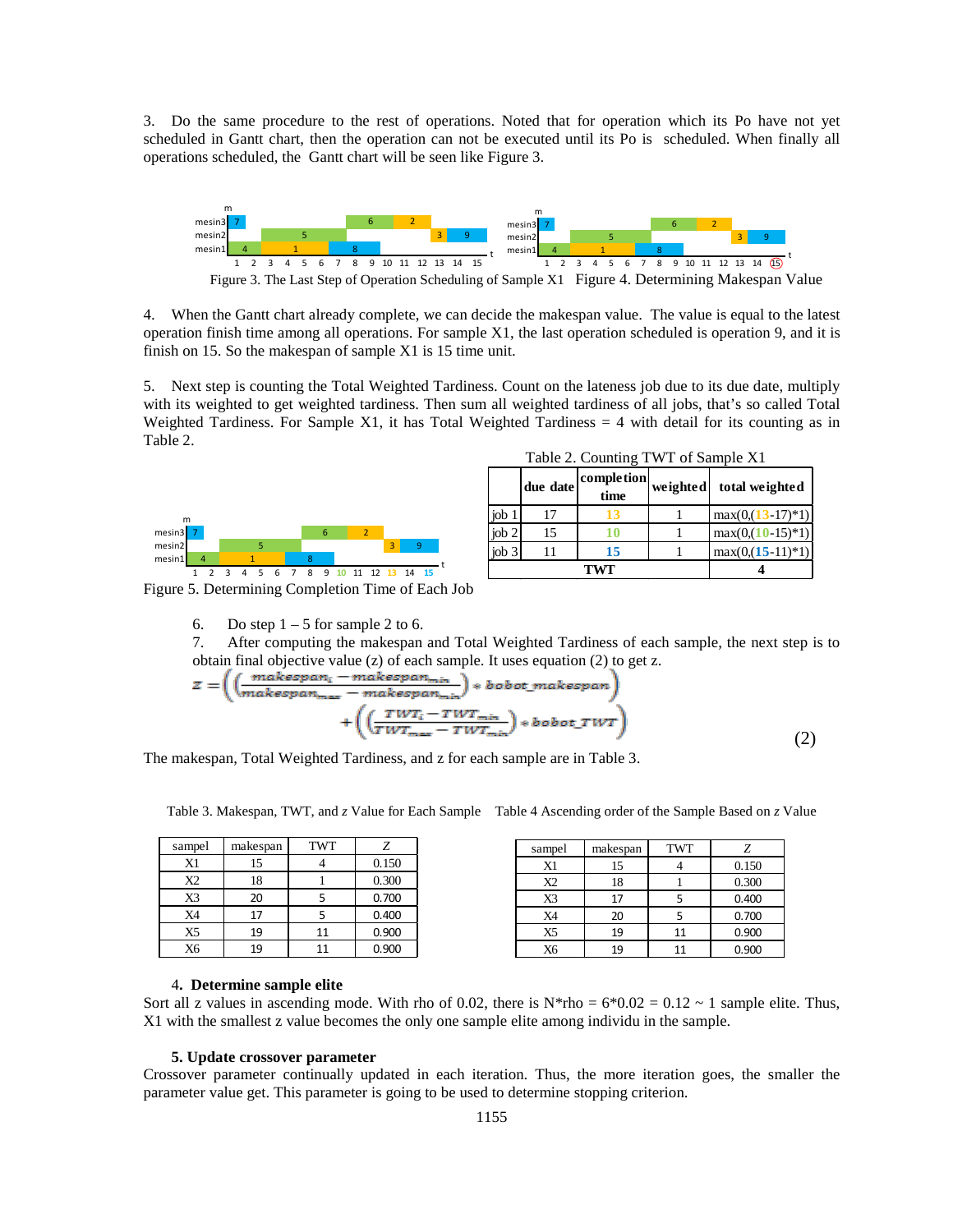$$
u = \frac{\overline{z}\mathbf{B}}{2*z_{\text{best}}} = \frac{0.143}{2*0.143} = 0.5
$$
 
$$
\text{Pps}(1) = (1-)*u + (\text{Pps}(0)*)
$$

$$
= (1-0.8)*0.5 + (1*0.8)
$$

$$
= 0.9
$$

#### **6. Sample elite weighting**

The weight obtained from evaluating the best value sample in the previous iteration. If makespan value of the sample is better than the best sample in the previous iteration, then give it weight as big as number of sample elite. Conversely, give one as it weight. In this case, the process is still in first iteration and just has one sample elite. So, the weighted of sample elite is 1.

#### **7. Linear Fitness Ranking (LFR)**

Linear Fitness Ranking (LFR) value is necessary as parameter in choosing parent sample for crossover process. The formula of Linear Fitness Ranking is:

 $LFR(I(N-i+1)) = Fmax-(Fmax-Fmin)*(i-1)/(N-1))$  (3)

Using Fmin =  $1/Z(1) = 6.67$  and Fmax =  $1/Z(N) = 1/Z(6) = 1.11$ , we can count LFR for all samples.

 $X1$ : LFR = 6.67-((6.67-1.11)\*((1-1)/(6-1))) = 6.67, X2: LFR = 6.67-((6.67-1.11)\*((2-1)/(6-1))) = 5.56  $X3$ : LFR = 6.67- $((6.67-1.11)*(3-1)/(6-1)))$  = 3.33, X4 : LFR = 6.67- $((6.67-1.11)*(4-1)/(6-1)))$  = 4.44  $X5$ : LFR = 6.67-((6.67-1.11)\*((5-1)/(6-1))) = 2.22, X6 : LFR = 6.67-((6.67-1.11)\*((6-1)/(6-1))) = 1.11

#### **8. Elitism**

Elitism needs to be held at each iteration to save the sample with the best value. This best sample will occur in the next new sample population. The procedure will have only one best sample to be elitism. In this case, sample X1 was chosen to be elitism sample.

#### **9. Parent sample selection**

In applying roulette wheel mechanism, parent sample 1 chosen from population of sample elite and parent sample 2 chosen from the whole population sample.

a) Parent sample 1 selection : the evaluation done for each sample. Cumulative weighted of sample divided by total weighted. The result then compared with random number. If division result value higher than random number, then the sample can be considered as parent sample 1. Because there is only one sample elite, sample X1 automatically become parent sample 1.

b) Parent sample 2 selection : the selection procedure mostly same as parent sample 1, except it use LFR than weighted value. For instance, sample X3 decided as parent sample 2.

Total LFR =  $6.67+5.56+3.33+4.44+2.22+1.11=23.33$ for  $X1=6.67/23.33 = 0.29$  (< 0.6227) X2=(6.67+5.56)/23.33=0.52(< 0.6227) X3=(6.67+5.56+3.33)/23.33=0.71(> 0.6227)

#### **10. Crossover**

From the previous step, it got X1 and X3 as parent sample. To decide whether the sample have to cross over or not, generate a random number. If this random number has smaller value than cross over parameter, then do the cross over. If doesn't, then do not do the cross over and go to the next process. For example, random number generated is 0.015, which smaller than cross over parameter (0.9). So the sample parents have to be in cross over. The cross over mechanism will do as follows: generate two random numbers, for example we get 0.6948 and 0.8491. Convert these numbers into integer number. The numbers will become border of genes in sample parent that will be exchange between two parents.

 $ri = ceil (random *n)$  (4)  $r1 =$  ceil(0.4387\*9) = 4 -> p1 = 4  $r2 = \text{ceil}(0.8491^*9) = 8 \Rightarrow p2 = 8$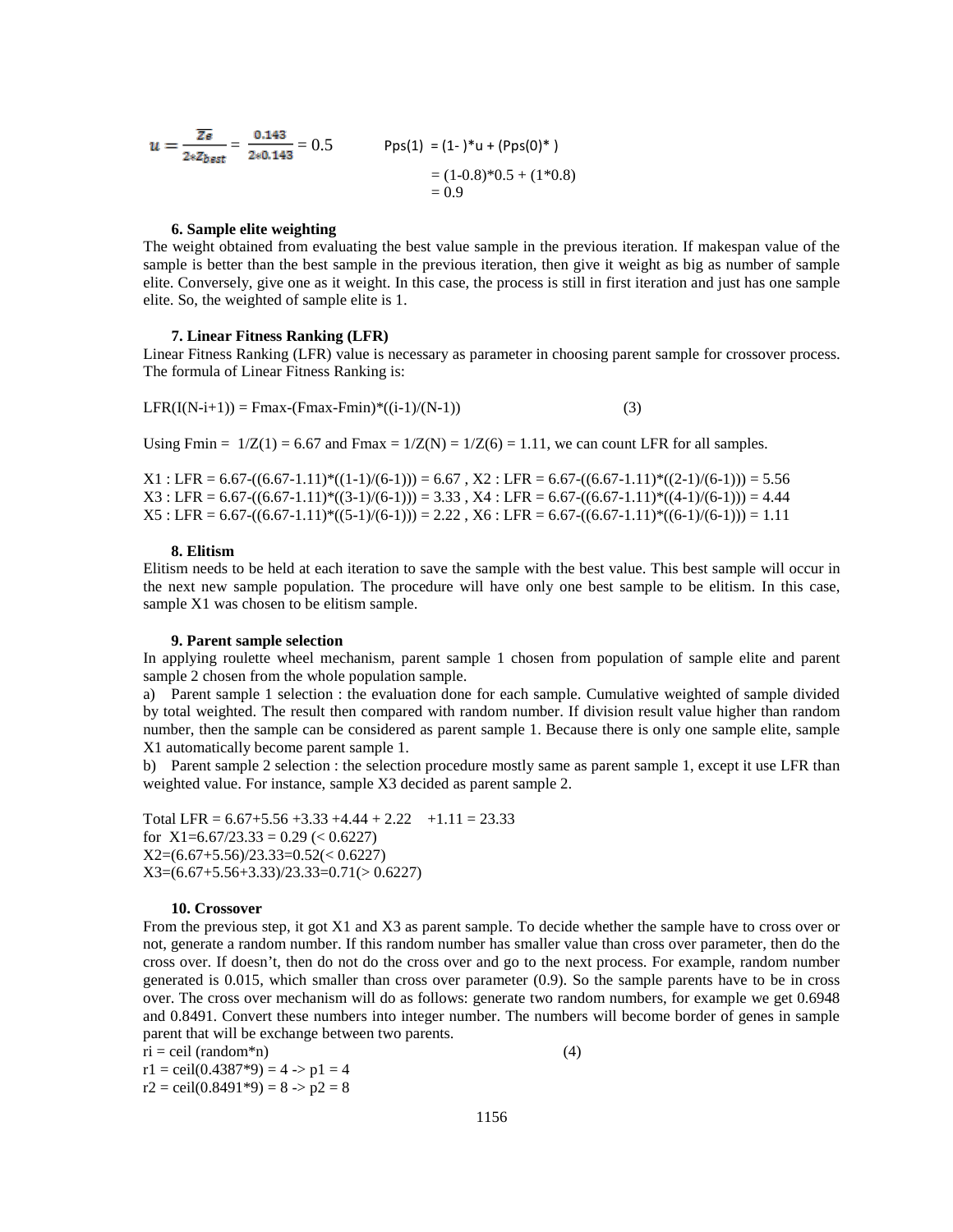sample parent  $1 = 4 5 7 6 ||1 2 3 8 || 9$ sample parent  $2 = 1978$  | 46 5 2 | 3

The numbers inside the brackets will be exchange each other between sample parent 1 and 2.

Sample spring  $1 = ... ... ... ... 4652...$ <br>Sample spring  $1 = 713846529$ <br>Sample spring  $2 = 974612385$ Sample spring  $2 = ... ... ... 1 2 3 8 ...$ 

These sample springs will substitute the old Sample X2 and Sample X3 in a series. Evaluate the next sample, the 5th and the 6th sample. Do the same procedure to get two sample parents. Do the cross over mechanism if its meet the requirement. If do not, then use both sample parents to substitute 5th and 6th sample. The new population when cross over complete as follows:

 $X1: 4-5-7-6-1-2-3-8-9$   $X4: 4-5-6-1-7-8-2-3-9$   $X3: 9-7-4-6-1-2-3-8-5$  $X2 : 7-1-3-8-4-6-5-2-9$   $X5 : 5-7-8-4-6-1-2-3-9$   $X6 : 7-3-8-6-1-4-5-2-9$ 

# **11. Mutation**

Mutation parameter (Pm) is a half value of cross over parameter,  $0.9/2 = 0.45$ . The example for mutation mechanism can be explained as follow: for sample X3, where  $i = 1$  and  $r = 0.1174$  (<Pm), so do the mutation on gen a and gen b, where the position of gen a is ceil  $(r*n) = ceil(0.1174*9)$  2, and position for gen b is  $X3(1,i) = X3(1,1) = 7.$ 

Old sample  $X3 = 9-7-4-6-1-2-3-8-5 \rightarrow$  mutated sample  $X3 = 9-3-4-6-1-2-7-8-5$ For  $i = 2$ , the generated random is  $r = 0.7757$  (> Pm), so there is no need to do the mutation on this level. Do the same procedure to the entire operation of all samples, except elitism sample. The complete evaluation will disorder the original sequence of gen in some sample like below:

X2 : 7-8-5-6-4-2-3-1-9, X3 : 9-3-6-8-1-2-4-7-5, X4 : 1-7-6-3-4-8-2-5-9, X5 : 3-9-5-4-6-1-2-8-7, X6 : 2-9-8-6- 1-3-5-7-4

# **12. Compute objective value from updated sample**

In this step, we already have a new population consist of samples from cross over, mutation, and elitism process. These samples then evaluated through z values like the previous one. It is hoped that the best sample of the higher iteration will have better value (smaller, in minimizing case) than the best one in the previous iteration. This indicates the successful of the algorithm in purpose of converging solution into optimality approach.

| $i$ th sample | makespan | <b>TWT</b> | z   |
|---------------|----------|------------|-----|
|               | 15       |            | 0.1 |
|               | 19       |            | 0.9 |
|               | 20       |            | 0.8 |
|               | 15       |            |     |
|               | 18       |            | 0.7 |
|               | 20       |            | 0.8 |

Table 5. *Makespan*, *TWT*, and z From The First Iteration

# **4. Numerical Experiments**

To test the algorithm performance, it uses data which have been tested before in the previous same problem research. The research was held by Fattahi [6] using Simulated Annealing to solve Multi Objective Job Shop Scheduling with same objective as used in this research.

#### **4.1 Data**

There are four type of problem with different size for each problem [6] .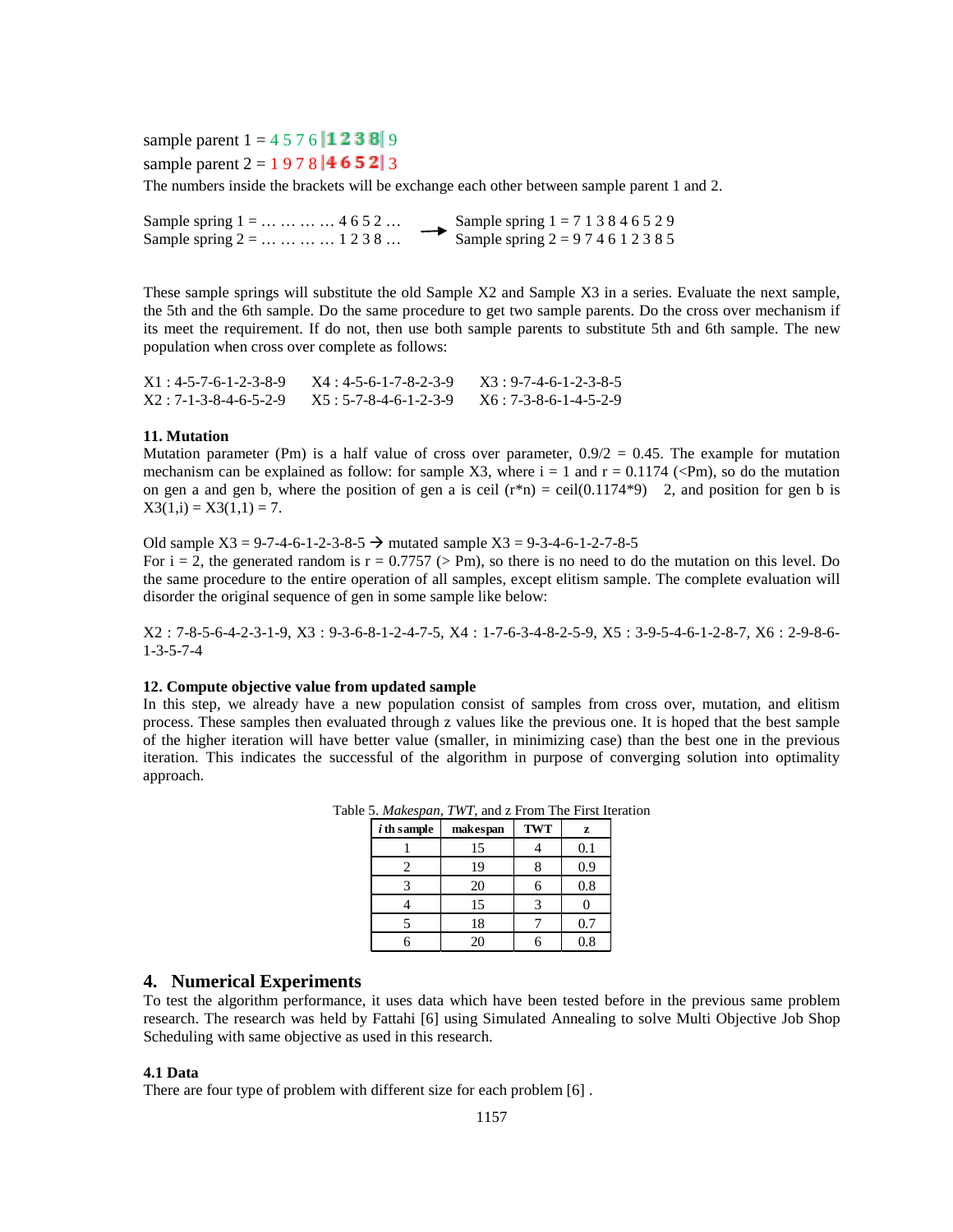| Table 6. Problem Description of MOJSP |        |                                                        |        |  |  |  |  |  |  |  |  |
|---------------------------------------|--------|--------------------------------------------------------|--------|--|--|--|--|--|--|--|--|
| Type                                  | Number | Number<br>of problem of jobs of operations of machines | Number |  |  |  |  |  |  |  |  |
| MOJ <sub>1</sub>                      |        |                                                        |        |  |  |  |  |  |  |  |  |
| MOJ <sub>2</sub>                      |        |                                                        |        |  |  |  |  |  |  |  |  |
| MOJ <sub>3</sub>                      | 10     |                                                        |        |  |  |  |  |  |  |  |  |
| MOJ 4                                 | 15     |                                                        |        |  |  |  |  |  |  |  |  |

Table 6 shows jobs, machine needed particularly by each operation, time duration to process each operation, and due date for each job.

# Table 7. Data Input for Problem MOJ 1 Table 8. Data Input for Problem MOJ 2

|      |                                           |         |      | problem MOJ 1     |         |             |         |             |          |             |         | problem MOJ 2 |         |         |                |                   |          |
|------|-------------------------------------------|---------|------|-------------------|---------|-------------|---------|-------------|----------|-------------|---------|---------------|---------|---------|----------------|-------------------|----------|
|      | operation 2<br>operation 3<br>operation 1 |         |      |                   |         | operation 1 |         | operation 2 |          | operation 3 |         | operation 4   |         |         |                |                   |          |
|      |                                           |         |      |                   |         |             |         |             |          | machine     | process | machine       | process | machine | <b>process</b> | machine   process |          |
| jobs | due date                                  | machine |      | process   machine | process | machine     | process | jobs        | due date | number      | time    | number        | time    | number  | time           | number            | time     |
|      |                                           | number  | time | number            | time    | number      | time    |             | 450      |             | 25      |               | 55      |         | 45             |                   | 45       |
|      | 150                                       |         | 85   |                   | 55      |             | 95      |             | 650      |             | 26      |               | 54      |         | 55             |                   | 23       |
|      | 190                                       |         | 26   |                   | 54      |             | 83      |             | 160      |             | 40      |               | 25      |         | 60             |                   | 55       |
|      |                                           |         |      |                   |         |             |         |             | 350      |             | 30      |               | 75      |         | 60             |                   | 62       |
|      | 140                                       |         | 45   |                   | 23      |             | 68      |             | 440      |             | 45      |               | 23      |         | 25             |                   | 68       |
|      | 480                                       |         | 47   |                   | 58      |             | 42      |             | 220      |             | 47      |               | 25      |         | 35             |                   | $\Delta$ |

# Table 9. Data Input for Problem MOJ 3

|                | problem MOJ 3 |                |         |                |             |                |         |             |         |  |  |
|----------------|---------------|----------------|---------|----------------|-------------|----------------|---------|-------------|---------|--|--|
|                |               | operation 1    |         |                | operation 2 | operation 3    |         | operation 4 |         |  |  |
| jobs           | due date      | machine        | process | machine        | process     | machine        | process | machine     | process |  |  |
|                |               | number         | time    | number         | time        | number         | time    | number      | time    |  |  |
| 1              | 650           |                | 25      | 2              | 55          | Δ              | 45      | 5           | 45      |  |  |
| $\overline{2}$ | 450           |                | 26      | $\overline{2}$ | 54          | 5              | 55      | 6           | 23      |  |  |
| 3              | 330           | $\overline{2}$ | 40      | 3              | 25          | 5              | 60      | 6           | 55      |  |  |
| 4              | 300           | 1              | 30      | $\overline{2}$ | 75          | $\overline{a}$ | 60      | 5           | 62      |  |  |
| 5              | 1000          | $\overline{2}$ | 50      | 3              | 45          | 5              | 45      | 6           | 65      |  |  |
| 6              | 250           | C              | 45      | 3              | 65          | Δ              | 25      | 5           | 47      |  |  |
| 7              | 350           | 3              | 50      | 3              | 35          | 5              | 34      | 6           | 26      |  |  |
| 8              | 550           | $\overline{2}$ | 47      | 4              | 20          | 4              | 25      | 5           | 54      |  |  |
| 9              | 250           | $\overline{2}$ | 45      | $\overline{2}$ | 23          | 6              | 25      | 5           | 68      |  |  |
| 10             | 850           | 1              | 47      | 3              | 25          | 5              | 35      | 6           | 42      |  |  |

# Table 10. Data Input for Problem MOJ 4

|                |          |                |             |                | problem MOJ 4 |         |             |             |         |
|----------------|----------|----------------|-------------|----------------|---------------|---------|-------------|-------------|---------|
|                |          |                | operation 1 |                | operation 2   |         | operation 3 | operation 4 |         |
| jobs           | due date | machine        | process     | machine        | process       | machine | process     | machine     | process |
|                |          | number         | time        | number         | time          | number  | time        | number      | time    |
| 1              | 700      | 1              | 25          | 3              | 55            | 4       | 45          | 7           | 45      |
| $\overline{2}$ | 850      | 1              | 58          | 3              | 54            | 5       | 75          | 7           | 93      |
| 3              | 300      | $\overline{2}$ | 40          | $\overline{2}$ | 25            | 5       | 60          | 6           | 55      |
| 4              | 350      | 1              | 30          | $\overline{a}$ | 85            | 4       | 60          | 6           | 92      |
| 5              | 220      | $\overline{2}$ | 50          | 3              | 45            | 5       | 45          | 7           | 65      |
| 6              | 400      | $\overline{2}$ | 45          | $\overline{2}$ | 65            | 4       | 25          | 7           | 47      |
| 7              | 790      | 3              | 90          | $\overline{a}$ | 95            | 5       | 104         | 6           | 126     |
| 8              | 650      | $\overline{2}$ | 47          | 3              | 20            | 4       | 25          | 6           | 54      |
| 9              | 750      | $\overline{2}$ | 45          | 4              | 23            | 6       | 25          | 6           | 68      |
| 10             | 390      | 3              | 55          | $\overline{a}$ | 45            | 4       | 55          | 6           | 55      |
| 11             | 560      | 3              | 45          | 3              | 65            | 4       | 36          | 7           | 47      |
| 12             | 470      | $\overline{2}$ | 35          | 3              | 32            | 5       | 45          | 7           | 48      |
| 13             | 900      | 1              | 62          | $\overline{2}$ | 33            | 5       | 65          | 6           | 35      |
| 14             | 400      | $\overline{2}$ | 28          | 3              | 25            | 6       | 33          | 6           | 65      |
| 15             | 230      | 1              | 47          | 3              | 25            | 5       | 35          | 7           | 42      |

# **4.2 Experiment Results**

Comparison table for experiment result of Cross Entropy-Genetic Algorithm versus Simulated Annealing in solving Multi Objective Job Shop Scheduling as follow: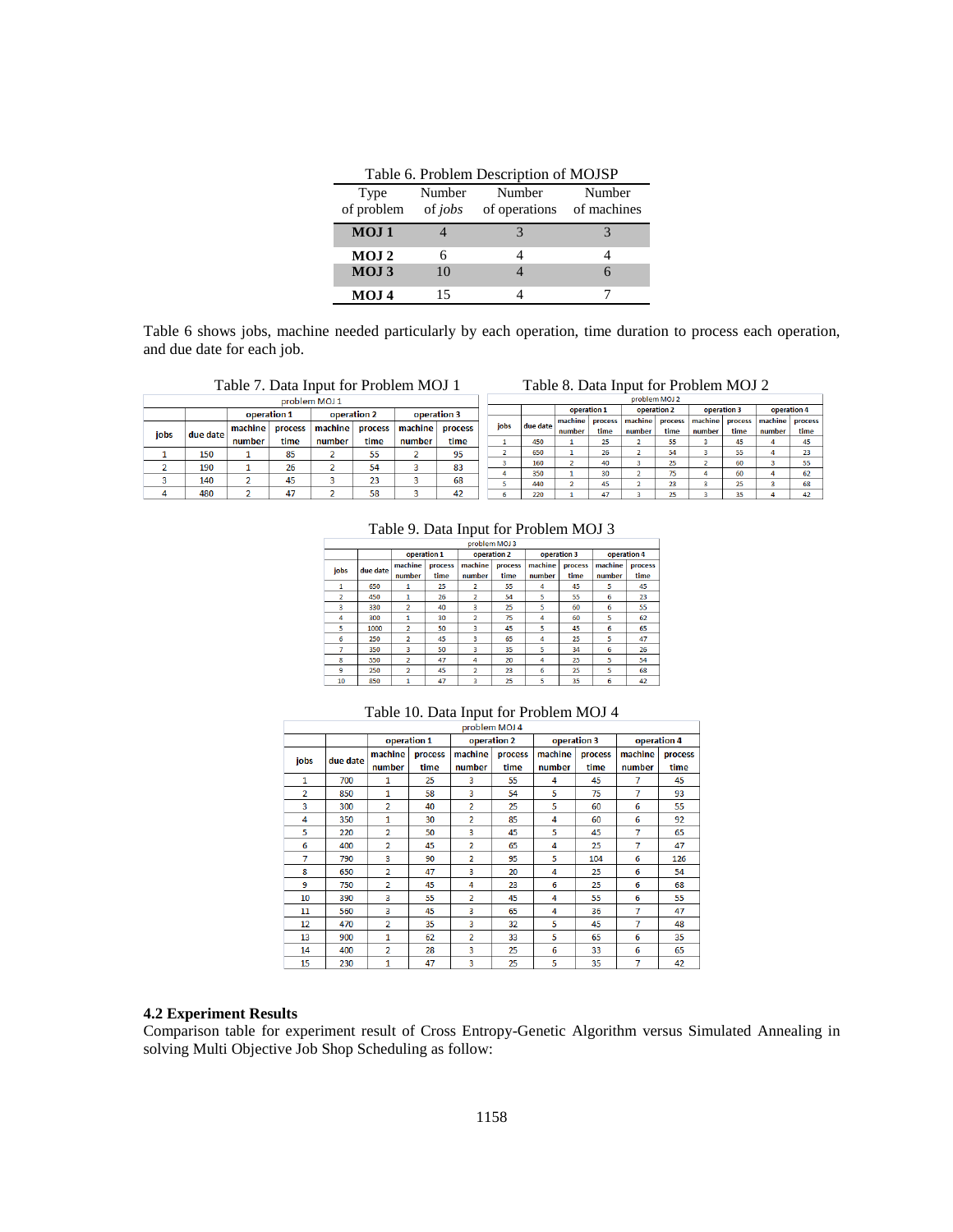|                  | <b>Simulated Annealing</b> |                  |            |                  |            |          |                  |  |  |  |  |  |
|------------------|----------------------------|------------------|------------|------------------|------------|----------|------------------|--|--|--|--|--|
| MOJ <sub>1</sub> |                            | MOJ <sub>2</sub> |            | MOJ <sub>3</sub> |            |          | MOJ <sub>4</sub> |  |  |  |  |  |
| makespan         | <b>TWT</b>                 | makespan         | <b>TWT</b> | makespan         | <b>TWT</b> | makespan | <b>TWT</b>       |  |  |  |  |  |
| 354              | 233                        | 407              | 247        | 580              | 572        | 826      | 2769             |  |  |  |  |  |
| 396              | 175                        | 430              | 138        | 583              | 533        | 831      | 2385             |  |  |  |  |  |
| 408              | 140                        | 433              | 78         | 590              | 419        | 842      | 2039             |  |  |  |  |  |
|                  |                            | 445              | 75         | 596              | 167        | 868      | 1344             |  |  |  |  |  |
|                  |                            | 459              | 40         |                  |            | 883      | 1285             |  |  |  |  |  |
|                  |                            | 484              | 33         |                  |            |          |                  |  |  |  |  |  |
|                  |                            | 487              | 32         |                  |            |          |                  |  |  |  |  |  |
|                  |                            | 494              | 20         |                  |            |          |                  |  |  |  |  |  |

Table 11. Comparison Table for SA vs CEGA Solution 1

| <b>Cross Entropy-Genetic Algortihm</b> |            |                  |            |                  |            |                  |            |  |  |
|----------------------------------------|------------|------------------|------------|------------------|------------|------------------|------------|--|--|
| MOJ <sub>1</sub>                       |            | MOJ <sub>2</sub> |            | MOJ <sub>3</sub> |            | MOJ <sub>4</sub> |            |  |  |
| makespan                               | <b>TWT</b> | makespan         | <b>TWT</b> | makespan         | <b>TWT</b> | makespan         | <b>TWT</b> |  |  |
| 354                                    | 233        | 407              | 247        | 580              | 597        | 826              | 1901       |  |  |
| 396                                    | 175        | 430              | 138        | 583              | 538        | 831              | 2320       |  |  |
| 408                                    | 140        | 433              | 78         | 590              | 419        | 842              | 2030       |  |  |
|                                        |            | 445              | 79         | 596              | 223        | 868              | 1344       |  |  |
|                                        |            | 459              | 40         |                  |            | 883              | 1282       |  |  |
|                                        |            | 484              | 33         |                  |            |                  |            |  |  |
|                                        |            | 487              | 32         |                  |            |                  |            |  |  |
|                                        |            | 494              | 20         |                  |            |                  |            |  |  |

Table 12. Gap Solution of SA-CEGA in MOJ

| $MOJ_1$                             |                                |             |        |                         |                           |     |  |  |  |
|-------------------------------------|--------------------------------|-------------|--------|-------------------------|---------------------------|-----|--|--|--|
| <i>i</i> th alternative<br>solution | makespan makespan<br><b>SA</b> | <b>CEGA</b> | gap    | <b>TWT</b><br><b>SA</b> | <b>TWT</b><br><b>CEGA</b> | gap |  |  |  |
|                                     | 354                            | 354         |        | 233                     | 233                       |     |  |  |  |
|                                     | 408                            | 408         | $_{0}$ | 140                     | 140                       |     |  |  |  |
|                                     | 396                            | 396         |        | 175                     | 175                       |     |  |  |  |

For more details about comparison on each type of problem, the table below will show gap between makespan SA – makespan CEGA and TWT SA – TWT CEGA.

| MOJ 2                               |                       |                         |          |                  |                    |          |  |  |  |
|-------------------------------------|-----------------------|-------------------------|----------|------------------|--------------------|----------|--|--|--|
| <i>i</i> th alternative<br>solution | makespan<br><b>SA</b> | makespan<br><b>CEGA</b> | gap      | TWT<br><b>SA</b> | TWT<br><b>CEGA</b> | gap      |  |  |  |
|                                     | 407                   | 407                     | $\theta$ | 247              | 247                | $\theta$ |  |  |  |
| $\overline{2}$                      | 430                   | 430                     | $\Omega$ | 138              | 138                | $\Omega$ |  |  |  |
| 3                                   | 433                   | 433                     | $\theta$ | 78               | 78                 | $\Omega$ |  |  |  |
| $\overline{4}$                      | 445                   | 445                     | $\theta$ | 75               | 79                 | 5.33     |  |  |  |
| 5                                   | 459                   | 459                     | $\theta$ | 40               | 40                 | $\Omega$ |  |  |  |
| 6                                   | 484                   | 484                     | $\theta$ | 33               | 33                 | $\Omega$ |  |  |  |
| 7                                   | 487                   | 487                     | $\Omega$ | 32               | 32                 | $\theta$ |  |  |  |
| 8                                   | 494                   | 494                     | $\theta$ | 20               | 20                 | $\theta$ |  |  |  |

Table 13. Gap Solution of SA-CEGA in MOJ 2 Table 14. Gap Solution of SA-CEGA in MOJ 3

| MOJ <sub>3</sub>                    |                       |                         |     |                         |                    |        |  |  |  |
|-------------------------------------|-----------------------|-------------------------|-----|-------------------------|--------------------|--------|--|--|--|
| <i>i</i> th alternative<br>solution | makespan<br><b>SA</b> | makespan<br><b>CEGA</b> | gap | <b>TWT</b><br><b>SA</b> | TWT<br><b>CEGA</b> | gap    |  |  |  |
|                                     | 580                   | 580                     |     | 572                     | 597                | 4.371  |  |  |  |
|                                     | 583                   | 583                     |     | 533                     | 538                | 0.938  |  |  |  |
|                                     | 590                   | 590                     |     | 419                     | 419                |        |  |  |  |
|                                     | 596                   | 596                     |     | 167                     | 223                | 33.533 |  |  |  |

# **5. Analyses**

On Table 11, some numbers bolded means that there is some gap between SA and CEGA solutions. But it only appears on TWT's column, which means that there is no gap between SA and CEGA in makespan value. This could happen because solution of CEGA got from so many alternative solutions. With big number of N solutions, the possibility of getting the same solution as SA is high. In job shop scheduling case, makespan from different sequence priority can have same value. Because makespan only considering total completion time. While TWT can be different in different sequence priority because it is depend on completion time of each job. For MOJ 1 problem, there is no gap between CEGA and SA, both on makespan and TWT value. Thus, CEGA could be considered success in small size problem. As well as MOJ 2, although there is a gap for 5.3%, with the other maximum solution achievement, it can be ignored. Thus, CEGA for problem with MOJ 2 size have good performance as effective as in MOJ 1 problem. There are so many solutions produced by CEGA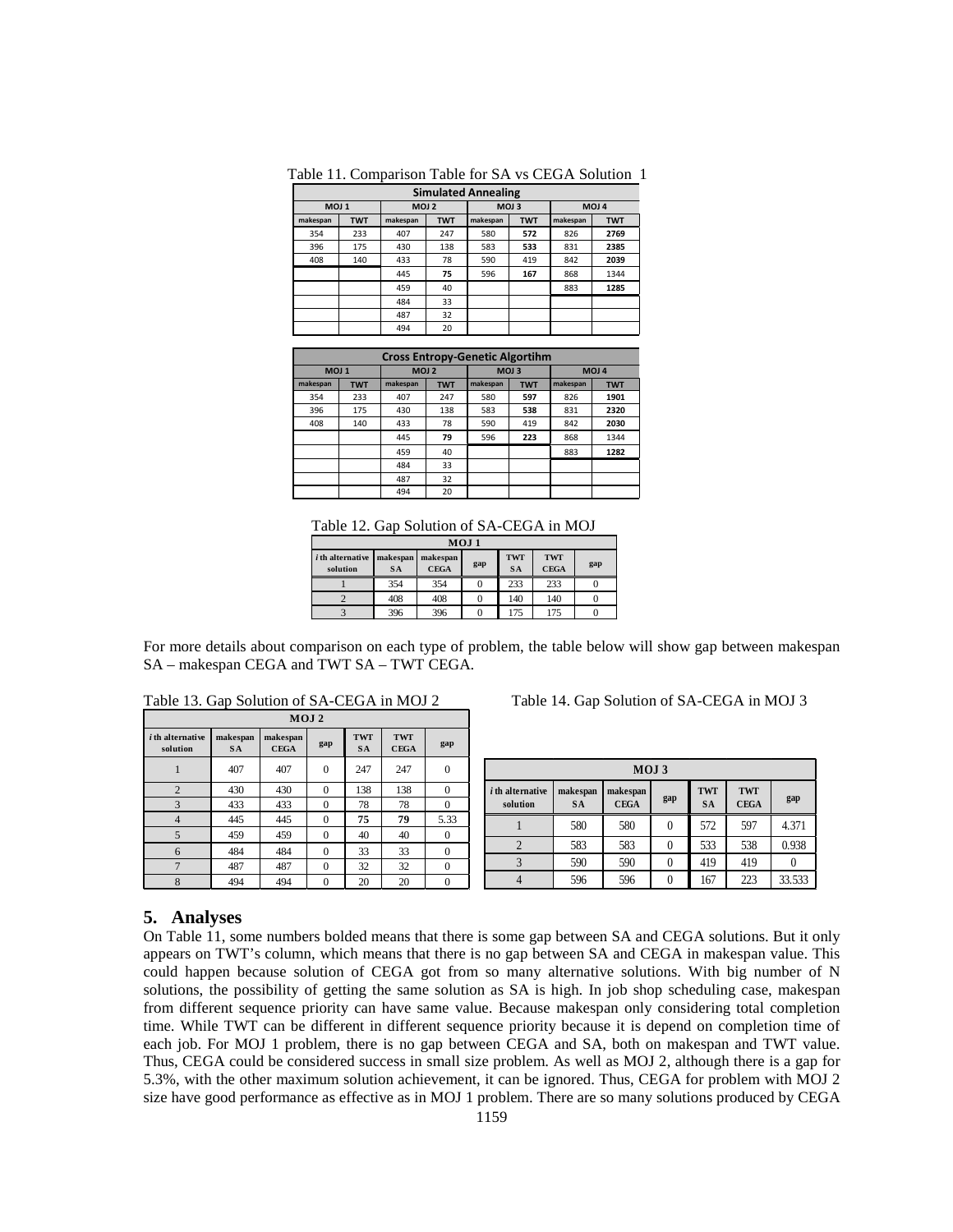which make it possible to get this no-gap-solution. With same weight preference between two objectives, CEGA could give optimal solution as well as non-dominated solution for MOJ 1 and MOJ 2 problem.

| MOJ <sub>2</sub>                    |                       |                         |                |                         |                           |          |  |  |  |
|-------------------------------------|-----------------------|-------------------------|----------------|-------------------------|---------------------------|----------|--|--|--|
| <i>i</i> th alternative<br>solution | makespan<br><b>SA</b> | makespan<br><b>CEGA</b> | gap            | <b>TWT</b><br><b>SA</b> | <b>TWT</b><br><b>CEGA</b> | gap      |  |  |  |
|                                     | 407                   | 407                     | $\overline{0}$ | 247                     | 247                       | 0        |  |  |  |
| $\overline{2}$                      | 430                   | 430                     | $\theta$       | 138                     | 138                       | 0        |  |  |  |
| 3                                   | 433                   | 433                     | $\theta$       | 78                      | 78                        | $\Omega$ |  |  |  |
| $\overline{4}$                      | 445                   | 445                     | $\overline{0}$ | 75                      | 79                        | 5.33     |  |  |  |
| 5                                   | 459                   | 459                     | $\theta$       | 40                      | 40                        |          |  |  |  |
| 6                                   | 484                   | 484                     | $\theta$       | 33                      | 33                        | 0        |  |  |  |
| $\overline{7}$                      | 487                   | 487                     | $\theta$       | 32                      | 32                        | $\Omega$ |  |  |  |
| 8                                   | 494                   | 494                     | $\theta$       | 20                      | 20                        | $\Omega$ |  |  |  |

Table 13. Gap Solution of SA-CEGA in MOJ 2

Table 14. Gap Solution of SA-CEGA in MOJ 3 Table 15. Gap Solution of SA-CEGA in MOJ 4

| MOJ <sub>3</sub>               |                       |                         |     |                         |                           |        |  |  |
|--------------------------------|-----------------------|-------------------------|-----|-------------------------|---------------------------|--------|--|--|
| $i$ th alternative<br>solution | makespan<br><b>SA</b> | makespan<br><b>CEGA</b> | gap | <b>TWT</b><br><b>SA</b> | <b>TWT</b><br><b>CEGA</b> | gap    |  |  |
|                                | 580                   | 580                     | 0   | 572                     | 597                       | 4.371  |  |  |
|                                | 583                   | 583                     |     | 533                     | 538                       | 0.938  |  |  |
|                                | 590                   | 590                     |     | 419                     | 419                       |        |  |  |
|                                | 596                   | 596                     |     | 167                     | 223                       | 33.533 |  |  |

| MOJ <sub>4</sub>                    |                       |                         |     |                  |                           |           |  |  |  |
|-------------------------------------|-----------------------|-------------------------|-----|------------------|---------------------------|-----------|--|--|--|
| <i>i</i> th alternative<br>solution | makespan<br><b>SA</b> | makespan<br><b>CEGA</b> | gap | TWI<br><b>SA</b> | <b>TWT</b><br><b>CEGA</b> | gap       |  |  |  |
|                                     | 826                   | 826                     | 0   | 2769             | 1901                      | $-31.347$ |  |  |  |
|                                     | 831                   | 831                     | 0   | 2385             | 2320                      | $-2.725$  |  |  |  |
|                                     | 842                   | 842                     | 0   | 2039             | 2030                      | $-0.441$  |  |  |  |
|                                     | 868                   | 868                     | 0   | 1344             | 1344                      |           |  |  |  |
|                                     | 883                   | 883                     | 0   | 1285             | 1282                      | $-0.233$  |  |  |  |

For MOJ 3 problem, all of TWT CEGA have gap to TWT SA. 33.35% as the biggest gap founded on 4th alternative solution. This could be happen because CEGA doesn't have restore mechanism for non-dominated solution founded in every iteration. It needs more effort to deliver more alternative solutions. With more alternative solutions, make possible to get the solution close to TWT SA. There is negative gap founded on gap TWT for MOJ 4 problem. It means that solution obtained by CEGA is better that SA's. This is because CEGA could perform wider search solution with crossover and mutation mechanism. When SA stuck with local search, it limits searching area to get possible better solution. As mentioned before, SA evaluating a solution based on local search. So, the chances to gain a solution outside the searching space were too small. While CEGA continue in diversified through cross over and mutation process. This diversification process allows CEGA to search solution in the area not explored before. In this case, CEGA had the edge on SA. Despitefully, SA which suggested in the reference journal has stopping criteria in particular condition. This stopping criterion was added to algorithm by purposes of shorting computational time. It is delimitate searching solution of SA.

However, the first alternative solution of TWT CEGA is smaller than TWT CEGA on the second and third ones. Considering makespan value, the second and third alternative solutions are dominated by the first alternative solution. This is in contradiction with Pareto concept that the solution in Pareto set solutions doesn't dominating each other. This phenomenon appears because of CEGA mechanism which is count on solution selection based on single objective value, not on Pareto concept.

# **6. Conclusion**

Based on the experiment results and analysis above, it is proved that hybrid CEGA is an efficient method in solving MOJSP. It produces competitive solutions especially in small-scale problems. CEGA is much better in doing diversification solution than Simulated Annealing which use neighborhood search method. But, CEGA is worse in determining non-dominated solution because it's only evaluating a solution based on single objective value.

# **Acknowledgements**

This research was supported by Higher Education Directorate of Indonesian Government.